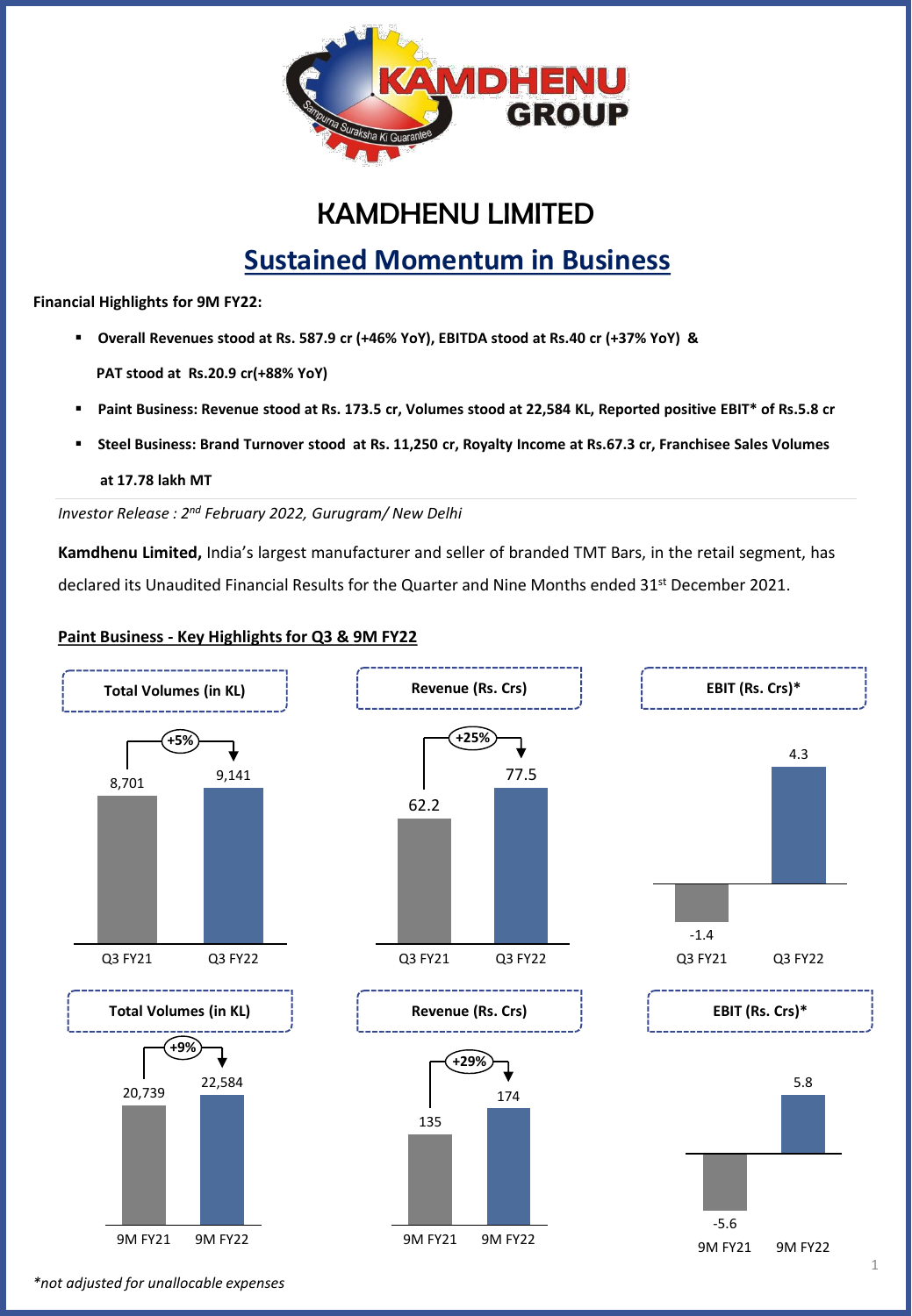

- ➢ Paint Business contributed 34.2% of Revenues in Q3 FY22 and 29.5% of Revenues in 9M FY22
- Post restoration of paint factory, full fledge operations have started leading to significant uptick in our paints business trajectory
- ➢ Continuous focus on increasing share of premium and environment friendly products
- $\triangleright$  Report for insurance claim towards building, plant & machinery is under finalization and the claim amount is expected to be received within this financial year

### **Update on Scheme of Arrangement for Demerger of Paints Business in a Separate Company**

NCLT has accepted the Second Motion petition on 16<sup>th</sup> December, 2021 and fixed 22<sup>nd</sup> March, 2022 for the consideration of the final approval of the Scheme of Arrangement

### **Steel Business - Key Highlights for Q3 & 9M FY22**

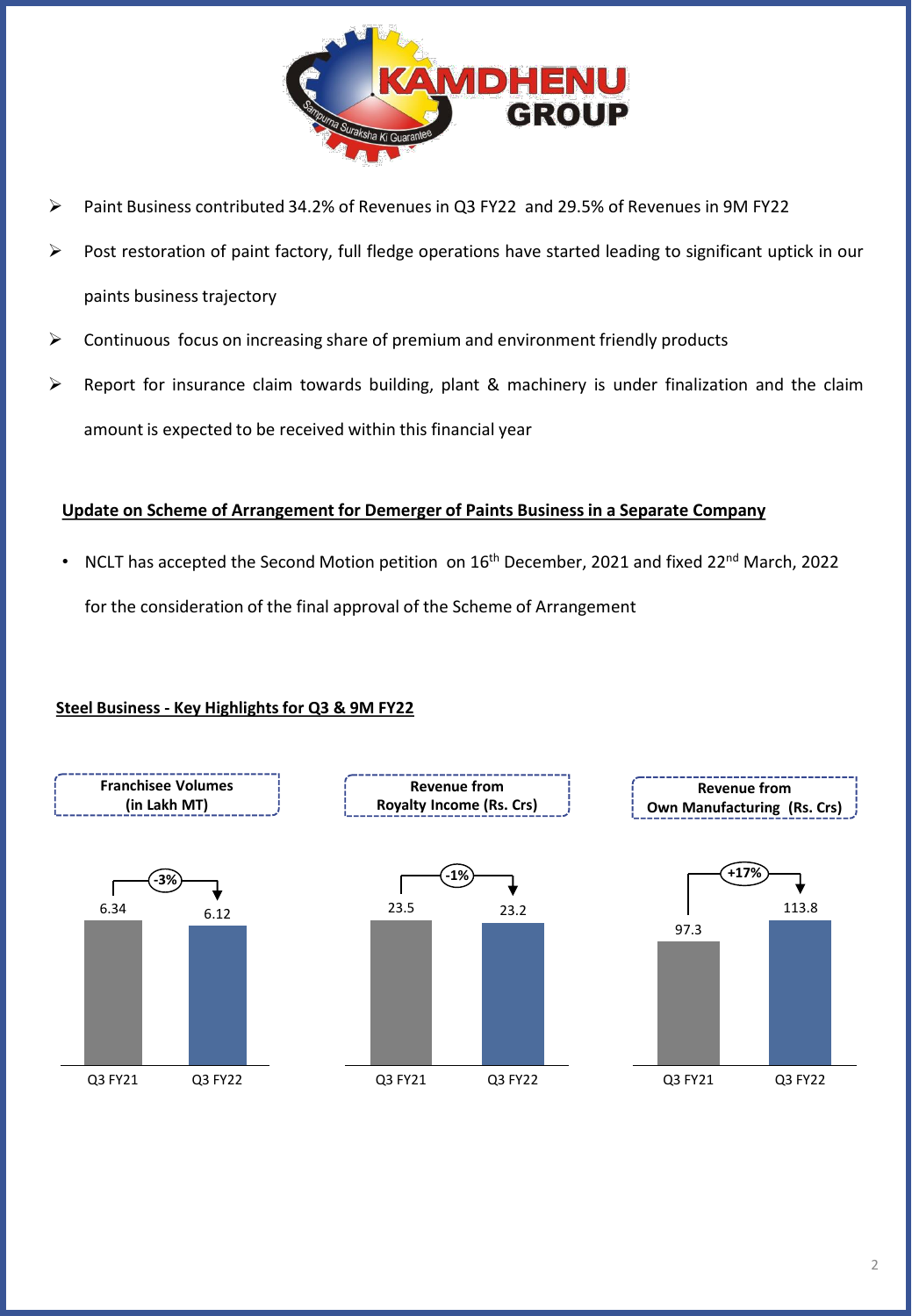



- ➢ Steel Business contributed 65.8% of Revenues in Q3 FY22 and 70.5% of Revenues in 9M FY22
- ➢ During Q3 FY22, TMT manufacturing plant at Bhiwadi was under partial operations/ shutdown for 27 days due to ban imposed by NGT (National Green Tribunal) in Delhi and NCR region. Moreover, construction activities in Delhi & NCR region were banned for 35 days
- $\triangleright$  Few franchisee plants are located at NCR region therefore production was hampered at those plants due to the ban imposed by NGT. Further unprecedented monsoon, festival holidays and slowdown in construction activities further impacted the overall demand for franchisee sales in Q3 FY22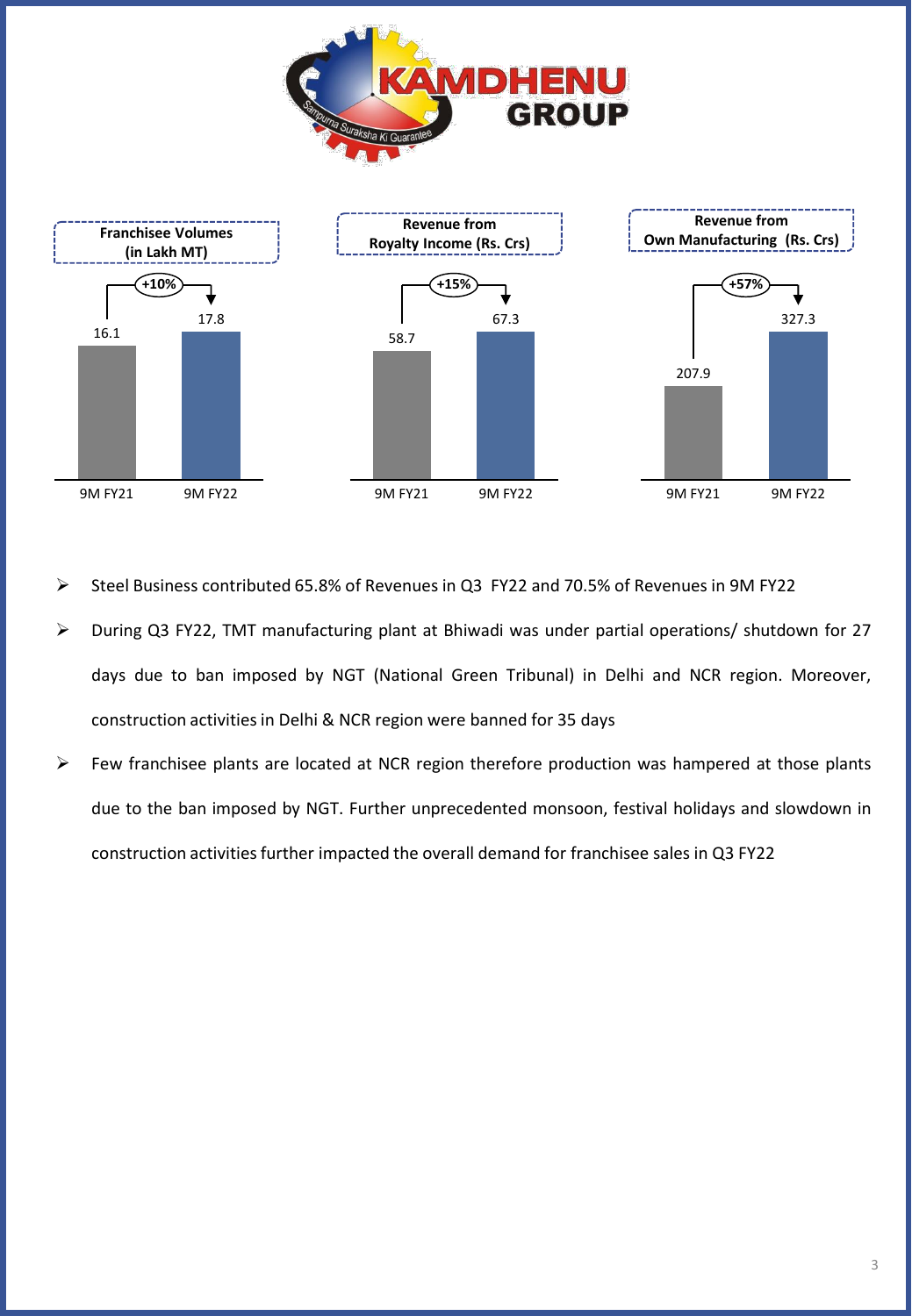

*Commenting on the results and performance, Mr. Satish Kumar Agarwal, Chairman & Managing Director said:*

" Post the revival in economic activities, we have continued to maintain momentum in our business. Despite *of the ongoing third wave of covid, we have not witnessed any material impact on our business.*

In our Paints business, we have achieved revenue growth of 25% YoY in Q3 FY22 and 29% YoY in 9M FY22. This is on the back of full fledge operations at our paint factory at Chopanki, Rajasthan from October 2021 *onwards. Demand for our products have remained strong driven by festive season and prolonged wedding* season in India. While the inflationary trend continued for raw material prices in Q3 FY22, the company took price hike of ~10%-11%. There has been some softness in raw material prices in the current quarter and we expect it to stabilize soon. Demand for decorative paints has been witnessing strong traction over past few *quarters and we expect this momentum to continue on back of shortening of repainting cycle, housing demand and consumer preference to build pucca houses.*

In our steel segment, we have clocked a revenue growth of 23% YoY to Rs. 149 crores in Q3 FY22 and 55% YoY *growth in 9M FY22. However our volumes were impacted during the quarter due to partial operations/* shutdown at our own manufacturing plant at Bhiwadi due to restrictions imposed by NGT in Delhi & NCR *region. Operations are back to normal levels and we expect good demand momentum ahead. Our Company* plans to enhance the steel TMT capacity by increasing production capacity from 38 lakh MT to 50 lakh MT p.a *through franchisee route in next 2 years.*

*At Kamdhenu, we are focused on improving our cost efficiencies and are conscious of product development. We are also looking to penetrate further into markets where our presence is less and strengthen our footprints in existing geographies. With our strong brand, large distribution network and huge product* portfolio in both paints and steel business, we are well poised to grow faster in the coming decades and *create value for all our stakeholders. "*